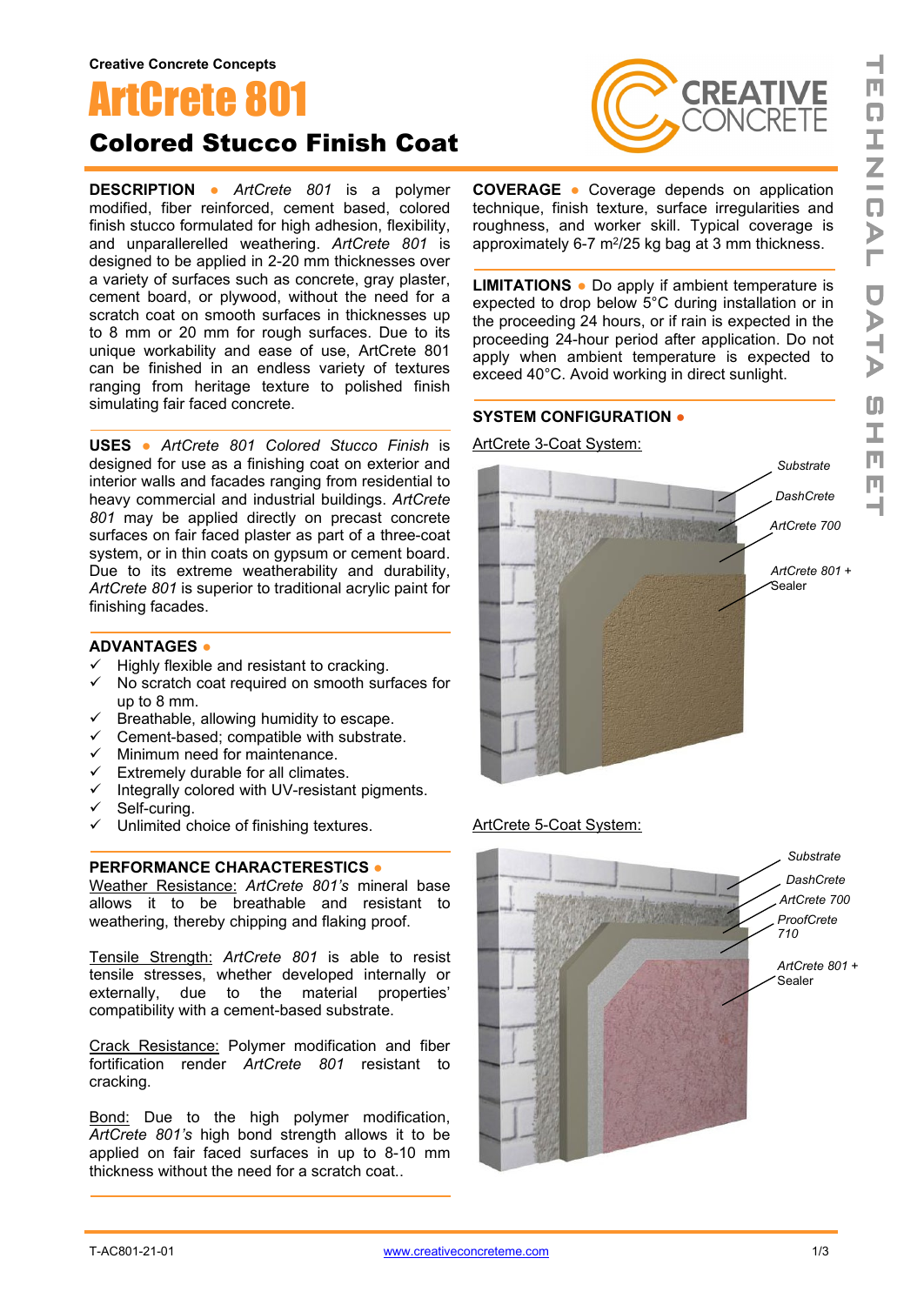## ArtCrete 801 Colored Stucco Finish Coat



#### ArtCrete Plus System:



#### **TECHNICAL DATA ●**

| Test                                                      | Criteria                            | <b>Result</b>                                                    |
|-----------------------------------------------------------|-------------------------------------|------------------------------------------------------------------|
| <b>Flexural Strength</b><br>EN 12808-3:2002<br>ASTM C 348 | $\geq$ 3.5 N/mm <sup>2</sup><br>n/a | 3.5 $N/mm^2$                                                     |
| 7 days<br>28 days                                         |                                     | $3.2$ N/mm <sup>2</sup><br>$6.6$ N/mm <sup>2</sup>               |
| Compressive Strength<br>EN 12808-3:2002                   | $\geq$ 2.5 N/mm <sup>2</sup>        | $9.7$ N/mm <sup>2</sup>                                          |
| ASTM C 109<br>3 days<br>7 days<br>28 days                 | n/a                                 | 7.0 N/mm <sup>2</sup><br>13.4 N/mm <sup>2</sup><br>18.3 $N/mm^2$ |
| Abrasion Resistance<br>(EN 12808-2:2002)                  | ≤ 2,000 mm <sup>3</sup>             | $276$ mm <sup>3</sup>                                            |
| Shrinkage Test - 28<br>days (EN 12808-4)                  | $\leq$ 2 mm/m                       | $1.26$ mm/m                                                      |
| <b>Water Absorption</b><br>(EN 12808-5)                   |                                     |                                                                  |
| After 30 minutes<br>After 240 minutes                     | ≤ 5 g<br>≤ 10 g                     | 2.33 g<br>5.08 <sub>g</sub>                                      |
| <b>Tensile Adhesion</b><br>(EN 998)                       | $\geq$ 0.3 N/mm <sup>2</sup>        | $0.58$ N/mm <sup>2</sup>                                         |
| VOC (w/A-Z Penetrating<br>Sealer WB), USEPA 24            | n/a                                 | $0$ g/L                                                          |
| Ignitability, BS EN ISO<br>11925-2                        | n/a                                 | Class E (non<br>ignitable)                                       |
| Salt Spray Resistance<br>ASTM B 117, 150 hrs.<br>5% NaCl  | n/a                                 | Pass                                                             |
| <b>Pencil Hardness ASTM</b><br>D 3363-05                  | n/a                                 | >6H                                                              |
| Density                                                   |                                     | $1.86$ g/l                                                       |

**SURFACE PREPARATION ●** Any paint, coatings, curing agents, or contamination on the substrate should be remove before application of ArtCrete 801, preferably by mechanical means. Adhesion of ArtCrete 801 requires only an absorbent surface, therefore *ArtCrete 801* is very compatible with masonry surfaces and can be applied on an array of bases: block, brick, plaster, gypsum board, and wood panels. All bases should be sufficiently rigid, clean of any surface contamination that may prevent good suction. High gloss, or low absorption surfaces can be made more receptive by mechanical means.

To reduce material consumption, the base should be straight, true to line, and plane. Misalignment of substrate can be corrected with *ArtCrete 700 Brown Coat Ready Mix Plaster* or *FoamFix ST Base Coat*.

**MIXING •** Mixing should be done by a mechanical method, preferably with a paddle type mixer. Drill mounted jiffy type mixers can also be used. Always add clean potable water first. Mixing duration should last for 3 to 5 minutes to insure proper color and material dispersion within the mix. Typically, one 25 kg bag will require 4.5-5.5 liters of water, though the plasterer can best judge the required consistency depending on the desired finish, while observing its workability and the degree of bonding to the substrate. However, care should be taken not to exceed 7 liters of water per 25 kg bag.

**APPLICATION ●** *ArtCrete 801* can be applied by hand or machine to a thickness of not less than 2mm. A maximum of 8-10mm on smooth surfaces can be achieved without the need for a scratch coat, otherwise apply a thin scratch coat of ArtCrete 801 and allow to set for a few hours before applying a thicker coat. On rough surfaces applications of up to 20 mm are possible without the need for a scratch coat.

A steel trowel, wood float and a sponge float are used in conjunction with a small amount of clean water to produce any texture desired. Anywhere from a smooth steel trowel to a Spanish finish can be attained. Different textures may be obtained by layering thin coats of *ArtCrete 801* on top of each other, whether wet-on-wet or wet-on-dry.

The application of a coat of plaster should not be interrupted within a façade, the applicator must plan ahead to complete the work up to either a control joint or to a corner of a façade before halting the application for any reason. When using a plaster machine, the plaster is applied in a continuous operation and finished manually to the specified thickness. Texture is controlled by the air pressure, the opening of the orifice, and the distance of the nozzle from the surface.

Installation on Block Work: For block work, *ArtCrete 3-Coat System* is the most economical configuration. As shown in the illustration above, *DashCrete* is first